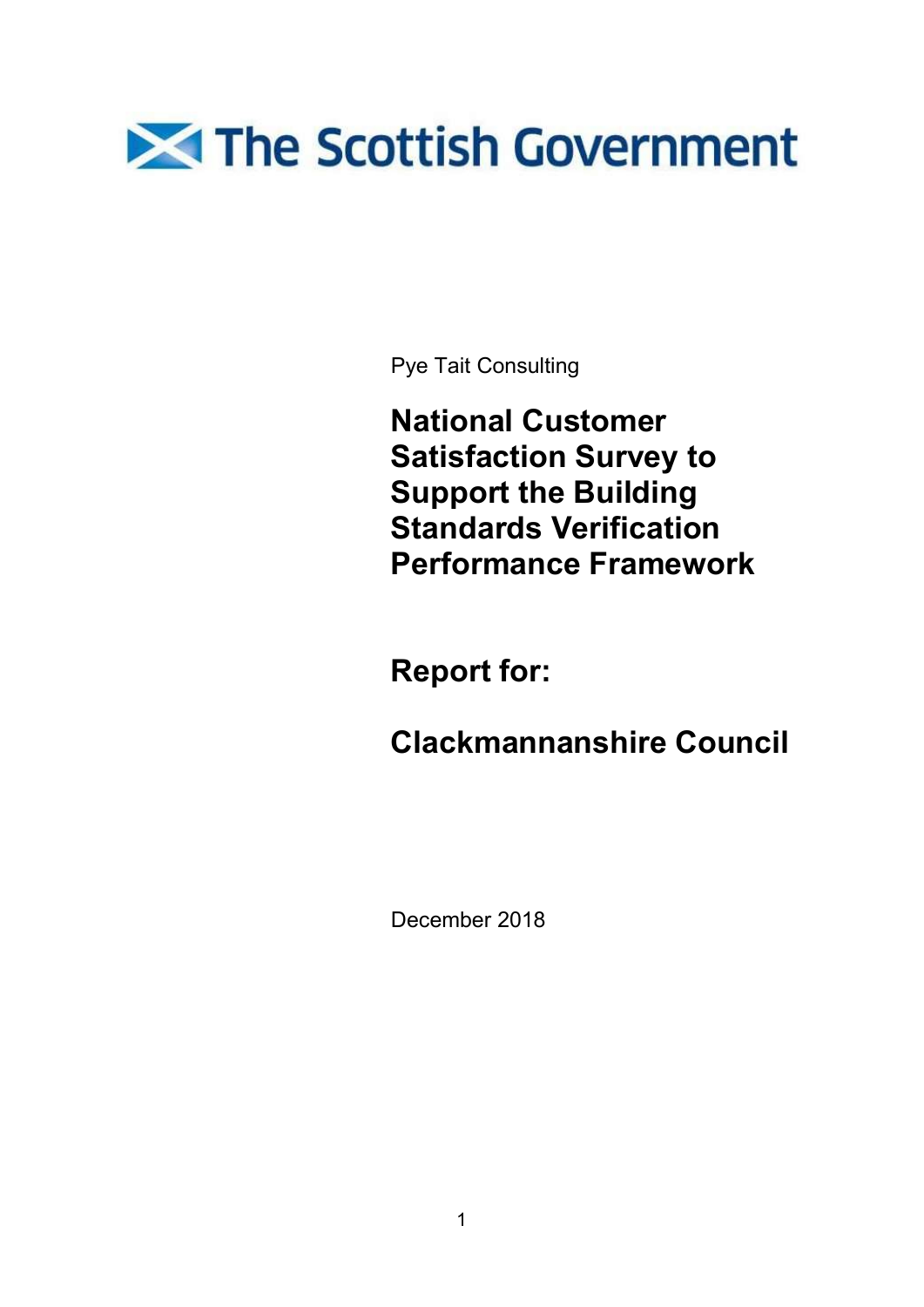Report prepared by:

Pye Tait Consulting Royal House 110 Station Parade Harrogate HG1 1EP Tel: 01423-509433 Fax: 01423-509502

Email: info@pyetait.com

Web: www.pyetait.com

The opinions expressed in this report are those of the author.

Report commissioned by: Building Standards Division Local Government and Communities Directorate Denholm House Almondvale Business Park **Livingston** EH54 6GA

Tel: 0300 244 400 e-mail: buildingstandards@gov.scot web: www.scotland.gov.uk/Topics/Built-Environment/Building/Buildingstandards

© Crown Copyright 2018

Applications for reproduction of any part of this publication should be addressed to: BSD, Local Government and Communities Directorate, Denholm House, Almondvale Business Park, Livingston, EH54 6GA

This report is published electronically to limit the use of paper, but photocopies will be provided on request to Building Standards Division.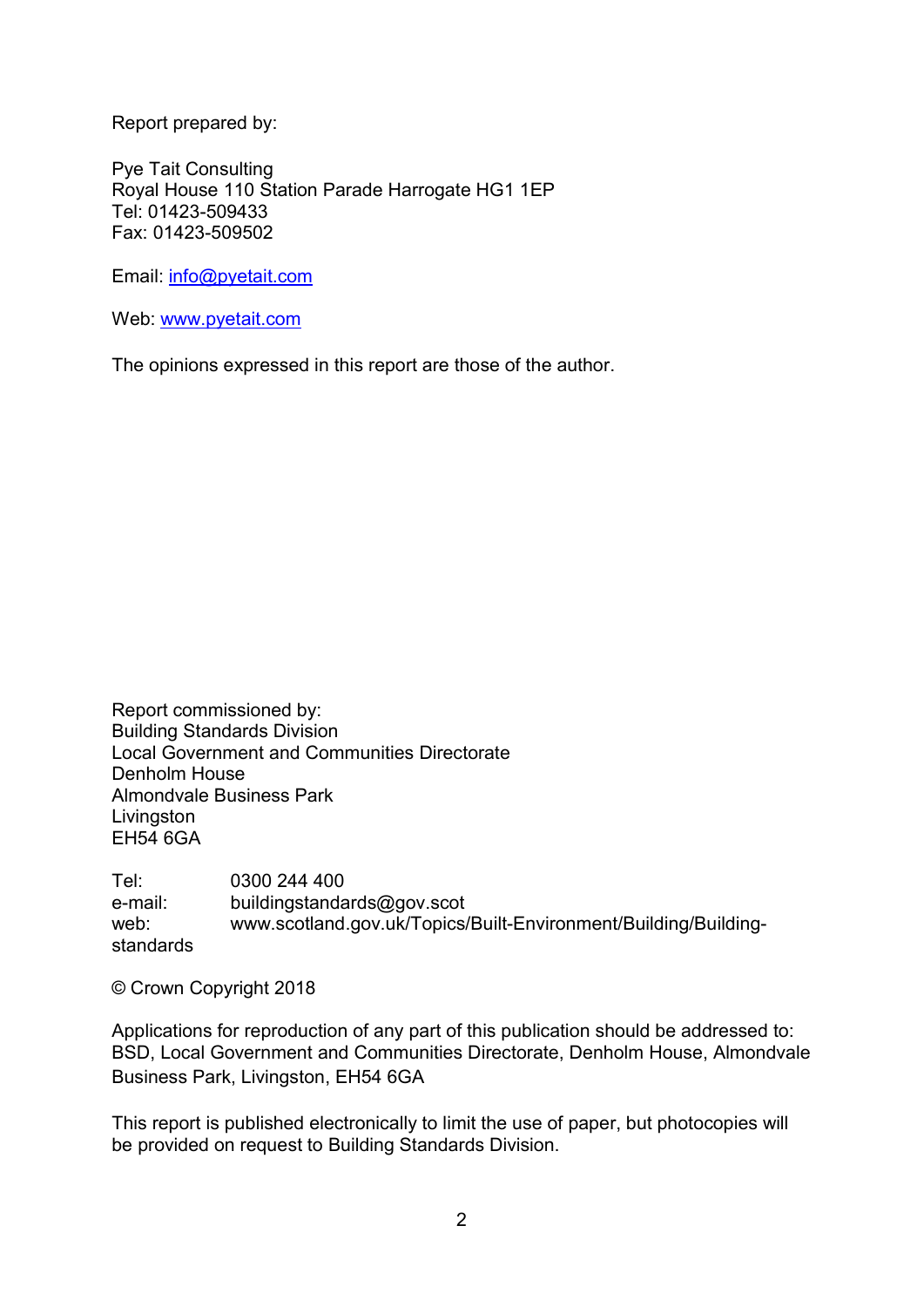## Contents

## Tables and Figures

| Table 2 Overall satisfaction with the Building Standards service  8         |  |
|-----------------------------------------------------------------------------|--|
|                                                                             |  |
|                                                                             |  |
|                                                                             |  |
|                                                                             |  |
|                                                                             |  |
|                                                                             |  |
| Figure 5 Reasons for making contact with the Building Standards service  13 |  |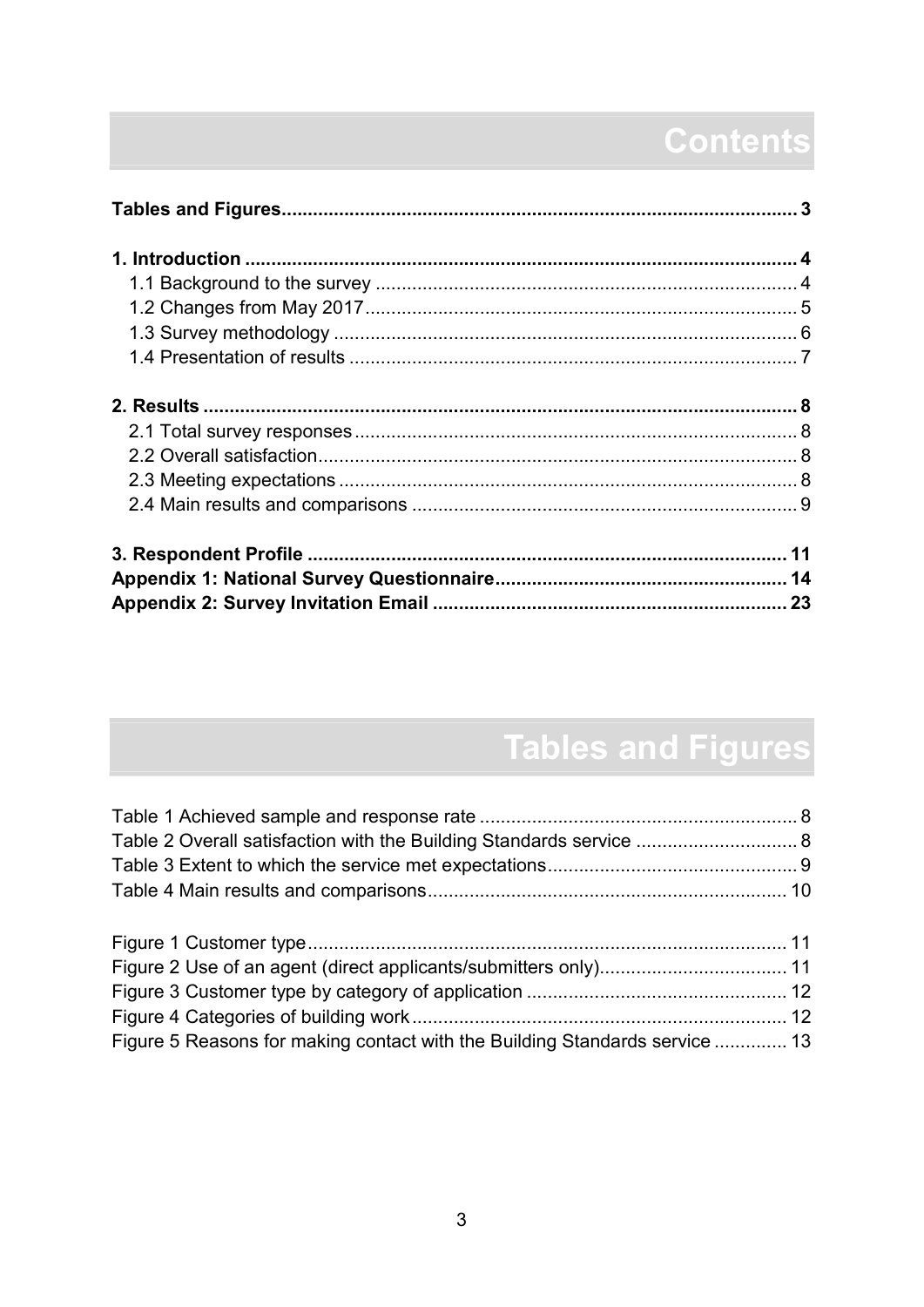## 1.1 Background to the survey

The building standards system in Scotland was established under the Building (Scotland) Act 2003. The Act gives powers to Scottish Ministers to make building regulations, procedure regulations, fees regulations and other supporting legislation as necessary to fulfil the purposes of the Act. The purposes include setting building standards and dealing with dangerous and defective buildings.

The remit of the building standards system is to protect the public interest by setting out the standards to be met when building or conversion work takes place, to the extent necessary to meet the building regulations.

The standards are intended to:

- Secure the health, safety, welfare and convenience of persons in or about buildings and of others who may be affected by buildings or matters connected with buildings;
- Further the conservation of fuel and power; and
- Further the achievement of sustainable development.

The role of the building standards verifier is to protect the public interest by:

- Providing an independent check of applications for building warrants to construct buildings, provide services, fittings or equipment in buildings, or to convert buildings;
- Granting or refusing building warrants;
- Carrying out an independent check of construction activities through the process of reasonable inquiry; and
- Accepting or rejecting completion certificates.

Verifiers are appointed by Scottish Ministers and the Act provides for a variety of verifiers should they be required. At present, the only appointed verifiers are the 32 Scottish local authorities, each covering their own geographical area.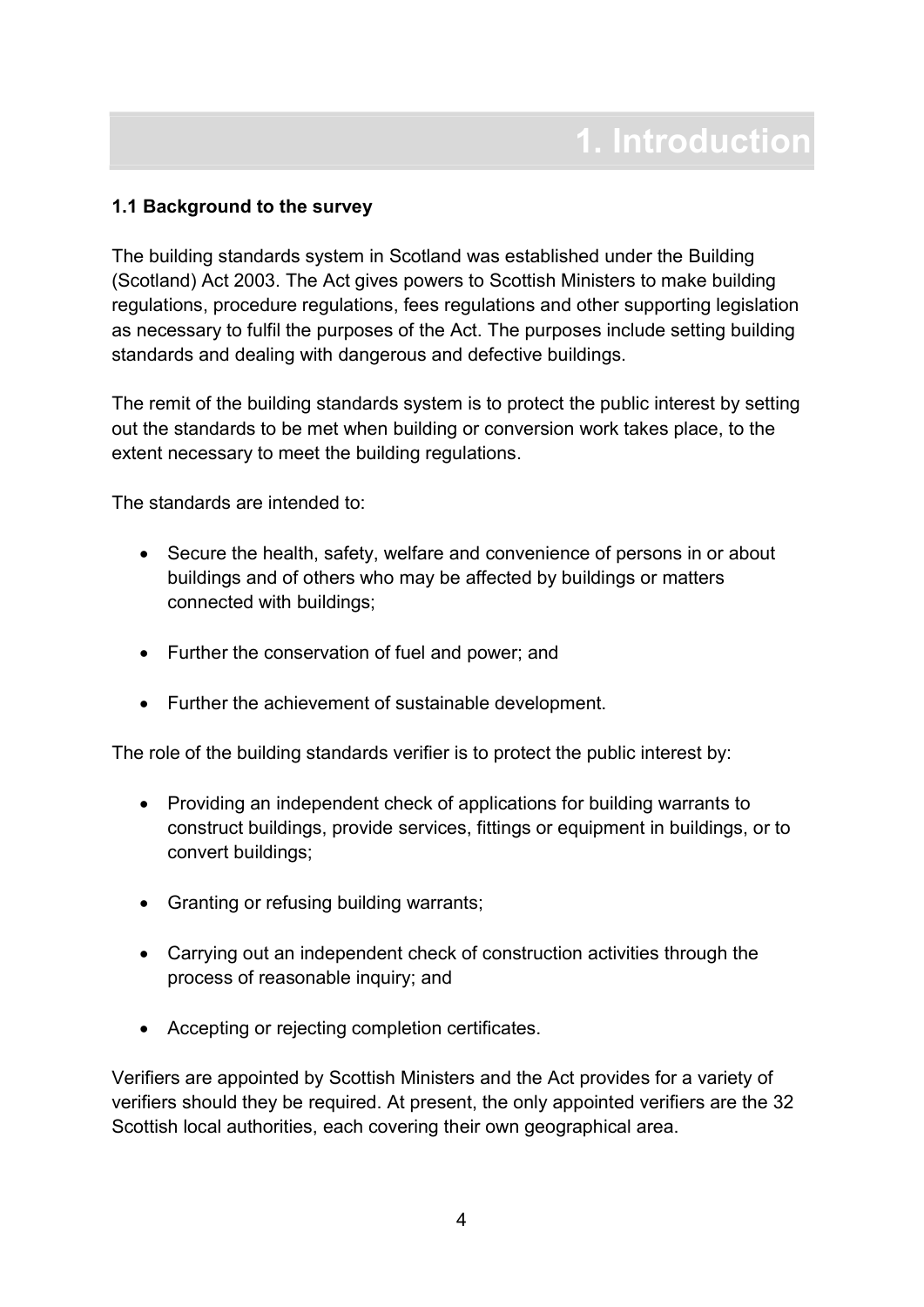In 2011 Pye Tait Consulting, on behalf of the Scottish Government, developed a set of nine national Key Performance Outcomes (KPOs), which were implemented as part of the Building Standards Verification Performance Framework and launched on 1<sup>st</sup> May 2012. The intention of these was, through more accurate and effective comparisons, to ensure consistency and quality in terms of outputs and overall service, along with a greater focus on peer review, benchmarking and sharing of best practice. Additionally, the KPOs underpinned a strong culture of continuous improvement.

In 2013/14 the Scottish Government commissioned Pye Tait Consulting to develop and run the first national customer satisfaction survey for building standards. This was predicated on the need to obtain nationally consistent data on customer perceptions of their local authority building standards service. The first survey provided baseline data for trend analysis in subsequent years and was repeated in 2015, 2016, 2017<sup>1</sup> and now in 2018.

## 1.2 Changes from May 2017

In 2015, the Scottish Government commissioned Pye Tait Consulting to evaluate the performance of local authorities in their role as verifiers<sup>2</sup>, with an aim to inform Scottish Ministers in the lead-up to the next appointment of verifiers from May 2017. The evaluation identified various considerations including the scope for a review and refresh of the performance framework.

In 2016, the Scottish Government completed this review in consultation with Local Authority Building Standards Scotland (LABSS) and with independent input from Pye Tait Consulting. The 32 local authorities were re-appointed on 1<sup>st</sup> May 2017 for varying lengths of time based on performance to date (17 local authorities for six years; 12 local authorities for three years; and three local authorities for one year)<sup>3</sup>. These are set for review in 2019. The new Building Standards Performance Framework for Verifiers was also implemented from May 2017<sup>4</sup>.

Two of the seven new KPOs, categorised under 'Quality Customer Experience', aim to ensure that verifiers adhere to the commitments in the building standards customer charter and meet or exceed customer expectations. The 2018 survey aligns with KPO4 – titled Understand and respond to the customer experience. The

<sup>-</sup><sup>1</sup> The Scottish Government (2014) National Customer Satisfaction Survey to Support the New Verification Performance Framework (Phase 2 report). Available at: www.gov.scot/Resource/0045/00456855.pdf

<sup>&</sup>lt;sup>2</sup> The Scottish Government (2016) *Evaluation of the performance of local authorities in their role as* building standards verifiers. Available at: http://www.gov.scot/Resource/0049/00495402.pdf <sup>3</sup> Further details about the 2017 re-appointment of verifiers are available at:

http://www.gov.scot/Topics/Built-Environment/Building/Building-standards/verification/ <sup>4</sup> The Scottish Government (2017) *Building Standards Performance Framework for Verifiers.* Available at: http://www.gov.scot/Resource/0051/00516415.pdf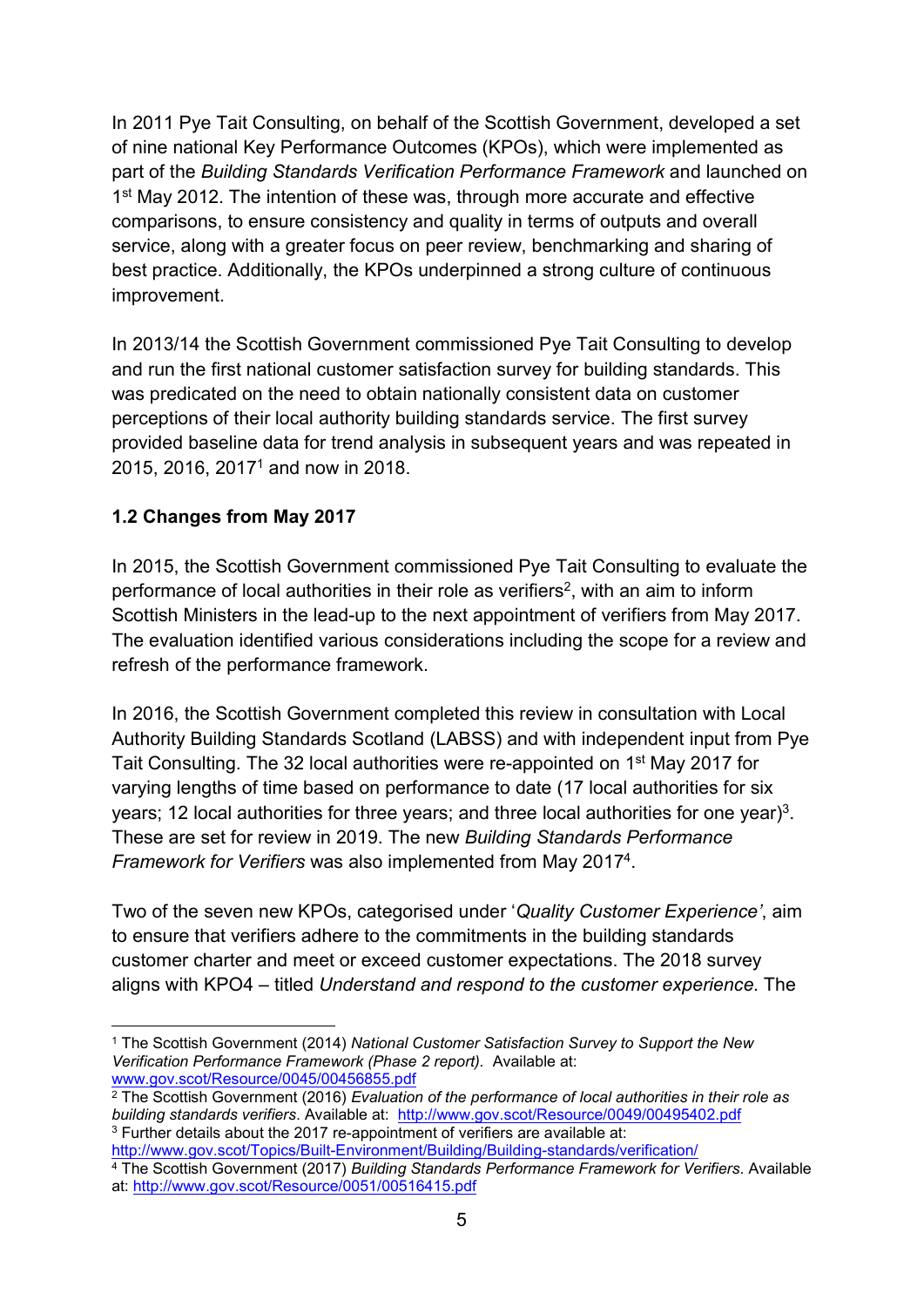purpose of this KPO is for local authority verifiers to monitor customer satisfaction with the building standards service and ensure it meets or exceeds customer expectations.

The Scottish Government Building Standards Division, in support of the Ministerial Working Group, recently consulted on making Scotland's buildings safer for people. The consultation sought to obtain stakeholder views and opinions two areas of consultation:

- Reshaping the system including roles and responsibilities of verifiers, strengthening enforcement and ensuring compliance.
- Fire safety standards relating to external cladding and cavities, means of escape, automatic fire suppression systems and fire engineered solutions.

The aim of which was to help ensure the safety of people in and around Scotland's buildings.

## 1.3 Survey methodology

The 2018 survey questionnaire replicated the 2017 version (a copy is presented in Appendix 2).

The scope of the survey was all building standards customers from 1<sup>st</sup> April 2017, defined as:

- a. Applicants for building warrants (including any agents);
- b. Submitters of completion certificates (including any agents); and
- c. Others that have interacted with the Building Standards service.

Local authorities sought consent from their customers to share their contact details (name and email address only) with Pye Tait Consulting for the express purpose of being invited to participate in the survey.

To obtain customer consent, local authorities incorporated a Privacy Notice as part of the Application for Building Warrant/Completion Certificate forms, and/or contacted their customers by email to provide the opportunity to opt out prior to their contact details being shared with Pye Tait Consulting.

The survey opened on 1<sup>st</sup> October 2018 and closed on 2<sup>nd</sup> November 2018. It was hosted online and customers with email addresses were directly invited by Pye Tait Consulting to participate. Local authorities were at liberty to promote the survey link to their own customers (i.e. those within scope) as appropriate.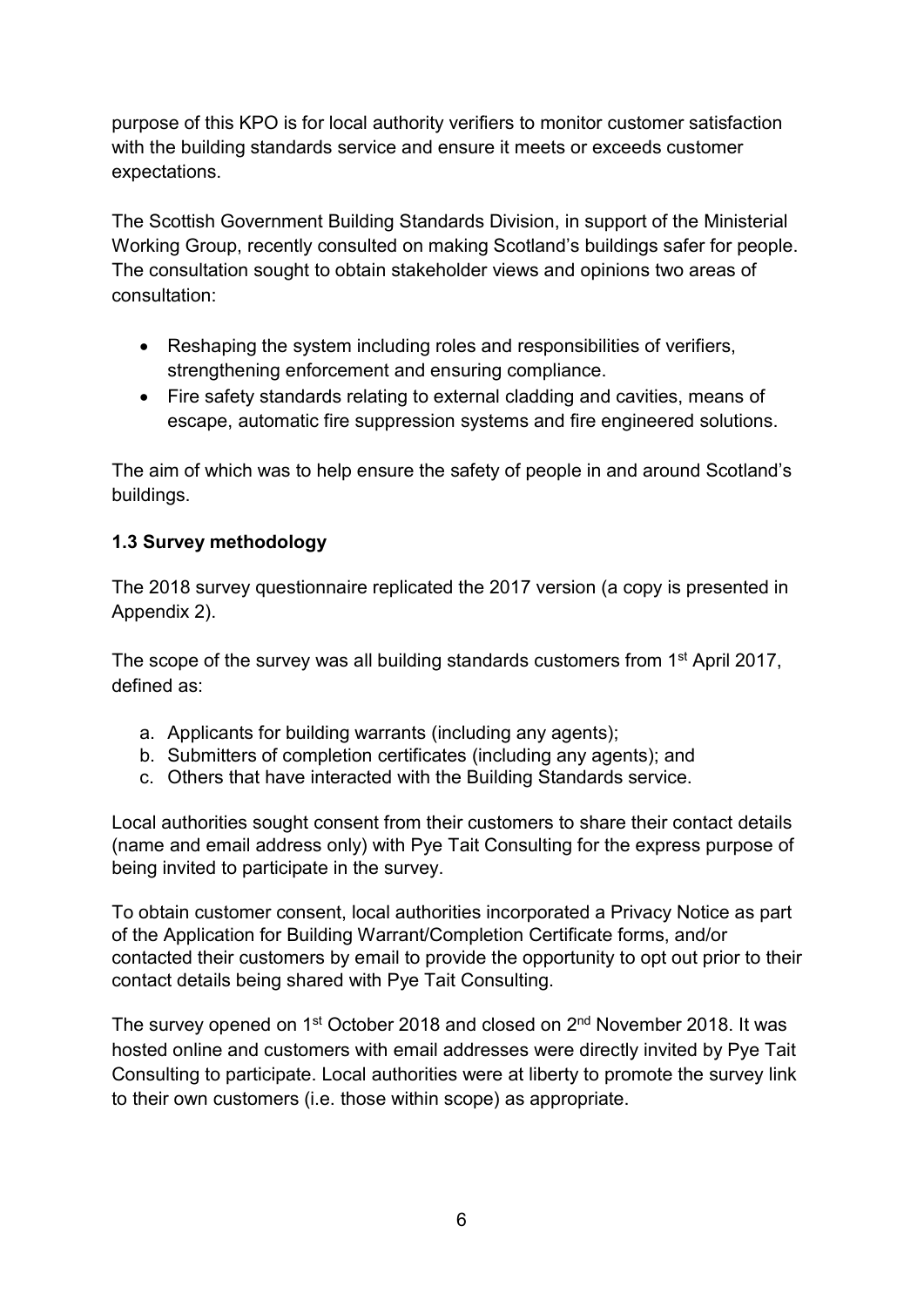When completing the survey, customers were asked to select the local authority to which their response related. Customers of multiple local authorities were invited to complete the survey more than once, as applicable.

## 1.4 Presentation of results

Customer satisfaction survey reports have been produced at the national (Scotland) level and for all individual local authorities in Scotland.

This report presents the findings for customers of Clackmannanshire Council.

The findings are anonymous and based on the perceptions of customers responding to the survey. They provide an indication of possible strengths and weaknesses in customer service although they do not explore the extent to which any particular issues may be within or outside of local authority control.

The results have not been subject to statistical tests to determine the significance of any apparent patterns and should therefore be treated with caution.

Percentages shown in charts may not add up to precisely 100% due to the impact of rounding.

| <b>Colour key</b> | <b>Numerical rating questions</b>       | <b>Percentage questions</b>        |
|-------------------|-----------------------------------------|------------------------------------|
| Green             | Higher than previous year               | Higher than previous year          |
|                   |                                         |                                    |
| Amber             | Between 0.1 and 1.0 lower than previous | Up to 10% lower than previous year |
|                   | year                                    |                                    |
| <b>Red</b>        | More than 1.0 lower than previous year  | More than 10% lower than previous  |
|                   |                                         | vear                               |

The following colour key applies to Tables 2 to 4.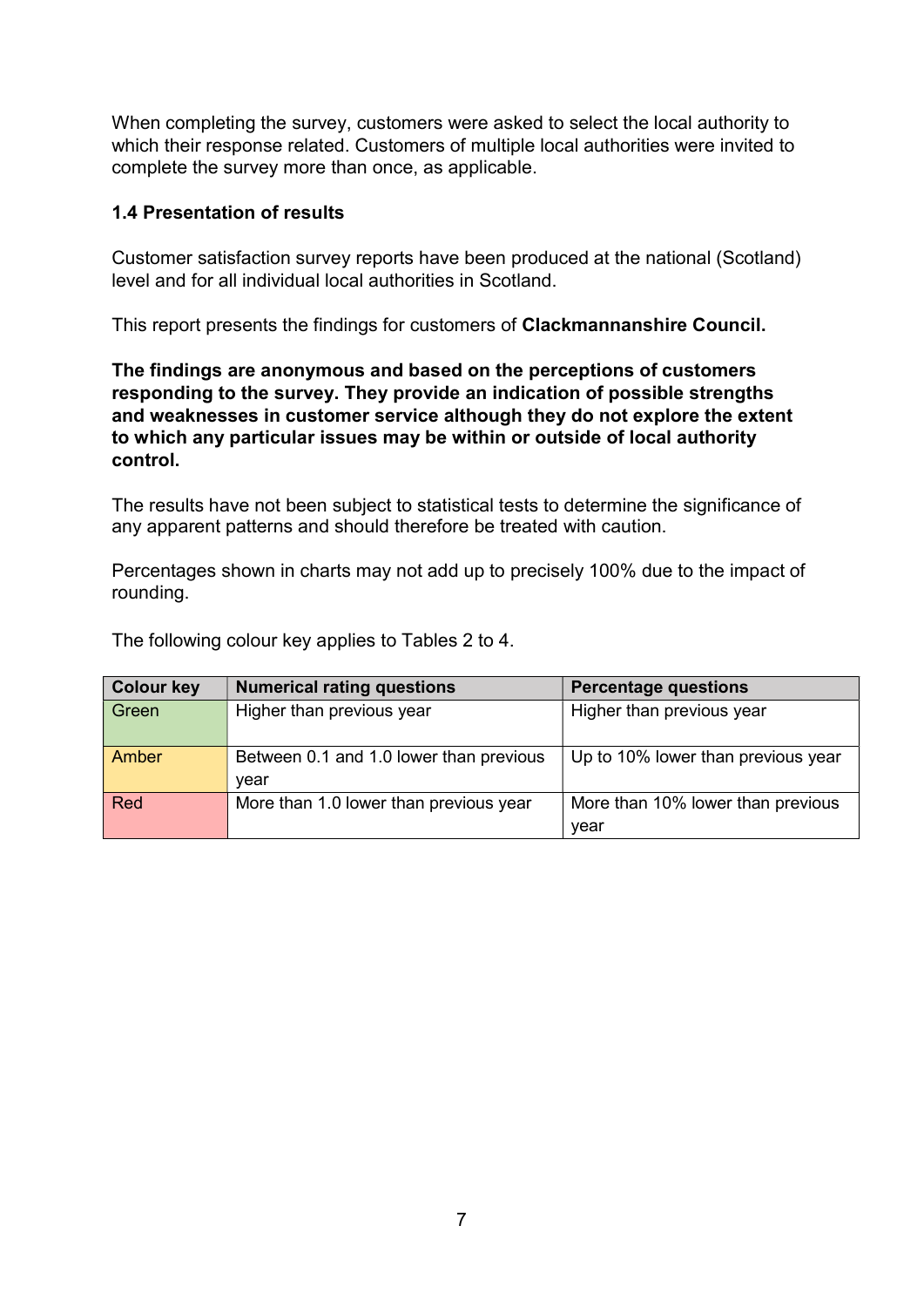#### 2.1 Total survey responses

Total survey responses for Clackmannanshire is shown in Table 1. This includes a comparison between the response rate for Clackmannanshire and the national (Scotland-wide) response rate.

### Table 1 Achieved sample and response rate

| A            | Number of customer email addresses supplied to Pye Tait:        |      |
|--------------|-----------------------------------------------------------------|------|
|              |                                                                 | 201  |
| <sub>B</sub> | Of these – number of customers unique to Clackmannanshire (i.e. |      |
|              | not also customers of other local authorities):                 | 113  |
|              | Total survey responses attributed to Clackmannanshire:          |      |
|              |                                                                 | 19   |
|              | Response rate for Clackmannanshire (C as a percentage of A):    |      |
|              |                                                                 | 9.5% |
|              | Response rate for Scotland (for reference):                     |      |
|              |                                                                 |      |

#### 2.2 Overall satisfaction

Customers were asked to rate their overall satisfaction with the local authority Building Standards service on a scale from 1 'not at all satisfied' to 10 'completely satisfied' (Table 2).

### Table 2 Overall satisfaction with the Building Standards service

|                               | All<br>customers | <b>Direct</b><br>applicants/<br>submitters | Agents | Other |
|-------------------------------|------------------|--------------------------------------------|--------|-------|
| 2018 average rating:          |                  |                                            |        |       |
|                               | 8.7              | 8.8                                        | 8.3    |       |
| 2017 average rating:          |                  |                                            |        |       |
|                               | 6.9              | 6.3                                        | 9.6    |       |
| 2016 average rating:          |                  |                                            |        |       |
|                               | 6.9              | 7.1                                        | 6.2    |       |
| 2018 average rating Scotland- |                  |                                            |        |       |
| wide: (National Comparison)   | 7.0              | 7.4                                        | 6.3    | 7.4   |

### 2.3 Meeting expectations

Customers rated the extent to which they felt the local authority Building Standards service had met their expectations, on a scale from 1 'not at all' to 10 'completely' (Table 3).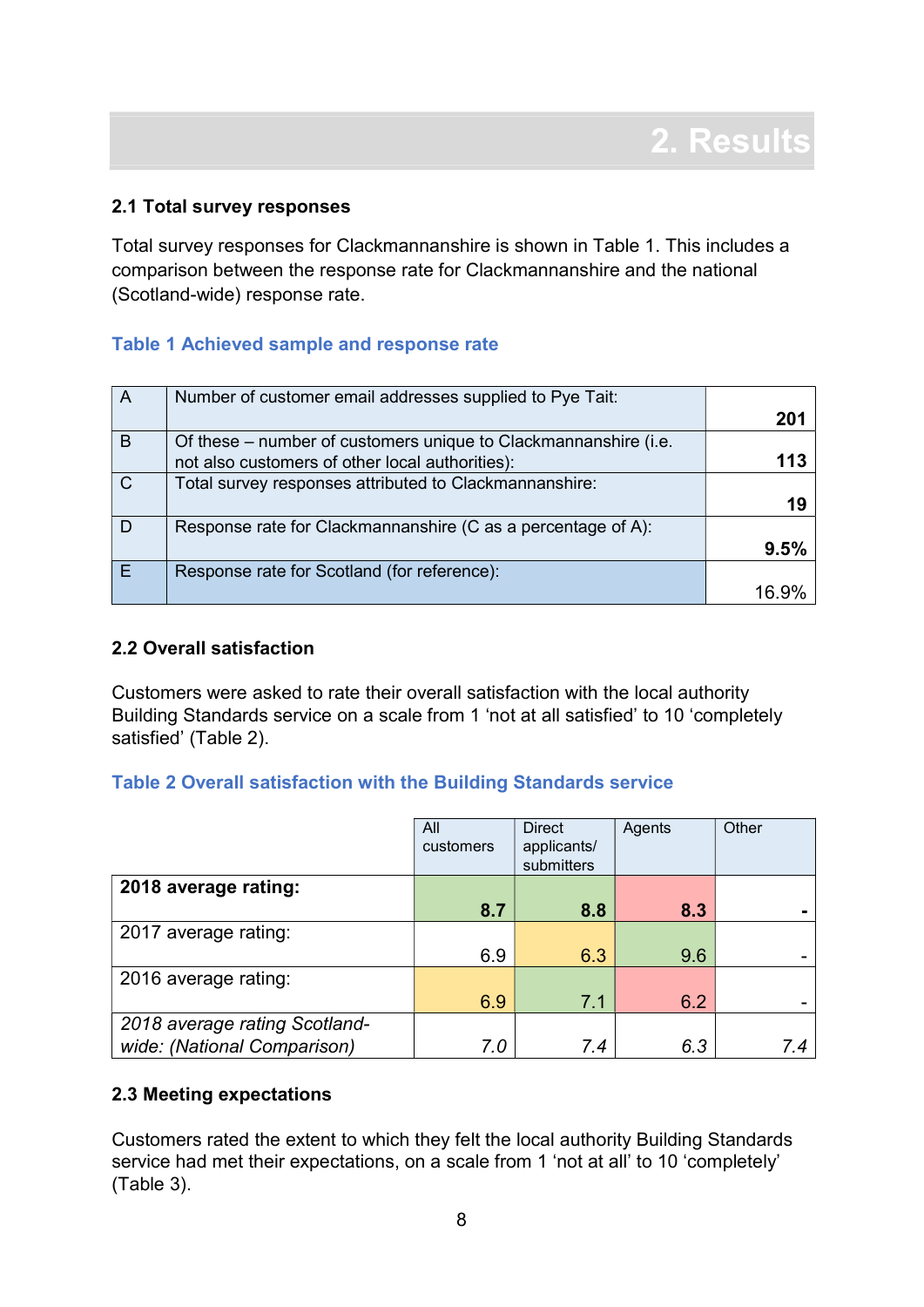## Table 3 Extent to which the service met expectations

|                                    | All       | <b>Direct</b> | Agents | Other |
|------------------------------------|-----------|---------------|--------|-------|
|                                    | customers | applicants/   |        |       |
|                                    |           | submitters    |        |       |
| 2018 average rating:               |           |               |        |       |
|                                    | 8.7       | 8.6           | 9.3    |       |
| 2017 average rating:               |           |               |        |       |
|                                    | 6.5       | 6.1           | 8.4    |       |
| 2016 average rating:               |           |               |        |       |
|                                    | 6.9       | 6.9           | 6.8    |       |
| 2018 average rating Scotland-wide: |           |               |        |       |
|                                    | 7.0       | 7.4           | 6.3    | 7.4   |

## 2.4 Main results and comparisons

Table 4 presents the 2018 headline customer satisfaction results.

The colour coding shows at a glance how the local authority's results have changed between the 2016 survey and the 2018 surveys.

The 2018 Scotland-wide national results are also shown (in italics) for information.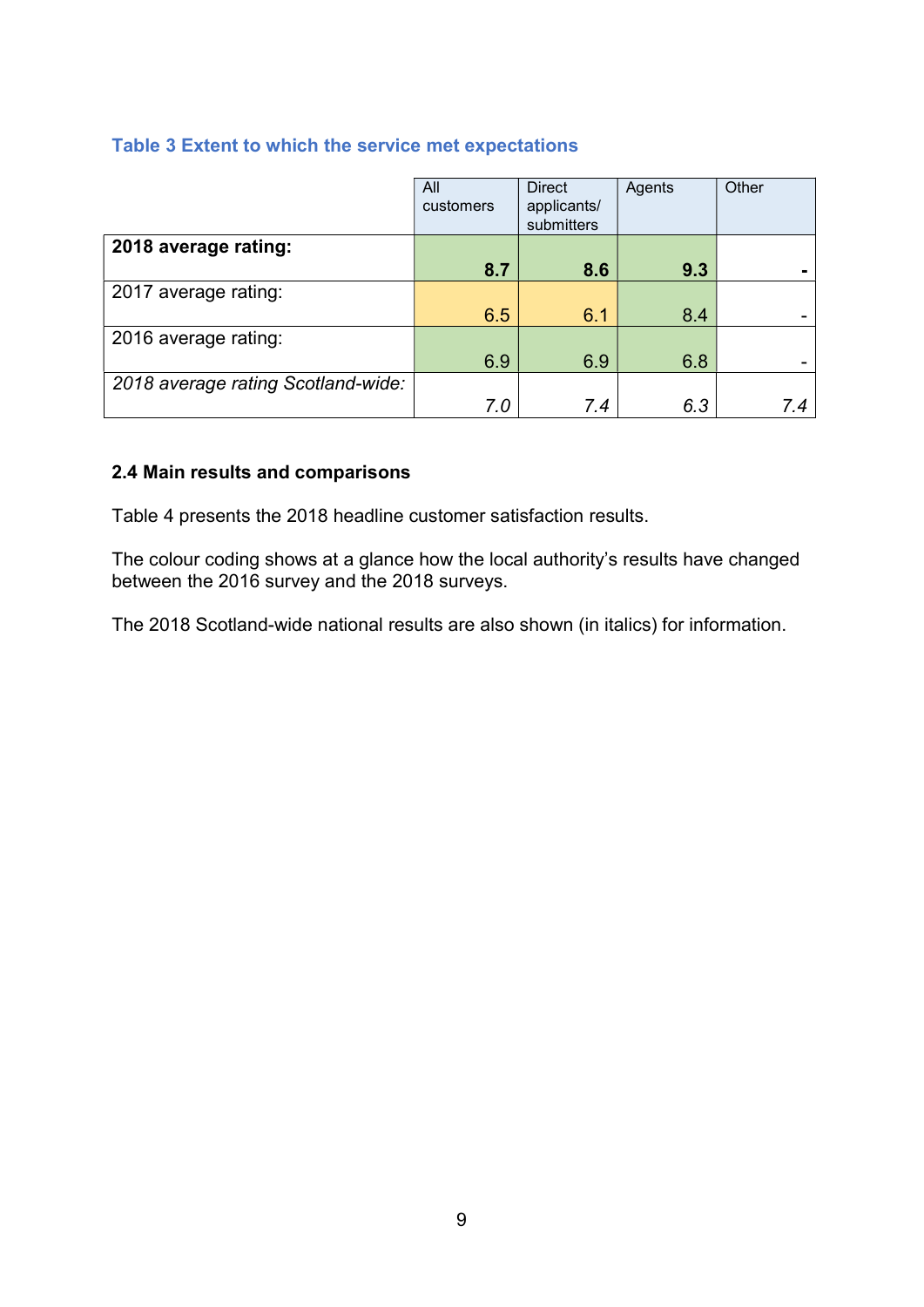## Table 4 Main results and comparisons

| <b>Measures</b>                                                 | Scotland<br>2018 | Clackmannan-<br><b>shire 2018</b> | Clackmannan-<br>shire 2017 | Clackmannan-<br>shire 2016 |
|-----------------------------------------------------------------|------------------|-----------------------------------|----------------------------|----------------------------|
|                                                                 |                  |                                   |                            |                            |
| <b>OVERALL SATISFACTION</b>                                     |                  |                                   |                            |                            |
| Overall satisfaction with the service                           |                  |                                   |                            |                            |
| received (out of 10)                                            | 7.0              | 8.7                               | 6.9                        | 6.9                        |
| <b>MEETING EXPECTATIONS</b>                                     |                  |                                   |                            |                            |
| Extent to which the service met<br>expectations (out of 10)     | 7.0              | 8.7                               | 6.5                        | 6.9                        |
| Very/fairly satisfied with the                                  |                  |                                   |                            |                            |
| timeliness of various aspects of the                            |                  |                                   |                            |                            |
| service                                                         | 56%              | 84%                               | 49%                        | 55%                        |
| Kept very/fairly well informed about                            |                  |                                   |                            |                            |
| the progress of an application or                               |                  |                                   |                            |                            |
| submission                                                      | 54%              | 82%                               | 54%                        | 58%                        |
| <b>QUALITY OF SERVICE</b>                                       |                  |                                   |                            |                            |
| Strongly agree/agree to some                                    |                  |                                   |                            |                            |
| extent that sufficient advice and                               |                  |                                   |                            |                            |
| guidance was received to meet                                   |                  |                                   |                            |                            |
| needs                                                           | 66%              | 100%                              | 65%                        | 62%                        |
| Strongly agree/agree to some                                    |                  |                                   |                            |                            |
| extent that Building Standards<br>service staff were polite and |                  |                                   |                            |                            |
| courteous                                                       | 83%              | 94%                               | 93%                        | 82%                        |
| Yes - an inspection visit was                                   |                  |                                   |                            |                            |
| undertaken by Building Standards                                |                  |                                   |                            |                            |
| staff                                                           | 64%              | 79%                               | 63%                        | 61%                        |
| Very/fairly satisfied with the quality                          |                  |                                   |                            |                            |
| of the advice and guidance                                      |                  |                                   |                            |                            |
| received from inspection staff                                  | 83%              | 87%                               | 80%                        | 86%                        |
| Yes - aware of the need to notify                               |                  |                                   |                            |                            |
| the Building Standards service prior<br>to commencing work      | 98%              | 100%                              | 96%                        | 91%                        |
| <b>COMMUNICATIONS</b>                                           |                  |                                   |                            |                            |
|                                                                 |                  |                                   |                            |                            |
| Satisfied with the <b>accuracy</b> of                           |                  |                                   |                            |                            |
| written information (out of 10)                                 | 7.9              | 9.1                               | 8.1                        | 8.0                        |
| Satisfied with the quality of written                           | 7.8              | 8.8                               | 8.0                        | 8.0                        |
| information (out of 10)<br><b>ACCESSIBILITY</b>                 |                  |                                   |                            |                            |
|                                                                 |                  |                                   |                            |                            |
| Building Standards service staff are                            |                  |                                   |                            |                            |
| accessible if I want to meet them in                            |                  |                                   |                            |                            |
| person                                                          | 57%              | 67%                               | 54%                        | 67%                        |
| Building Standards service staff are                            |                  | 89%                               | 64%                        | 68%                        |
| approachable<br>Very/fairly satisfied with the                  | 73%              |                                   |                            |                            |
| reception service                                               | 84%              | 75%                               | 80%                        | 92%                        |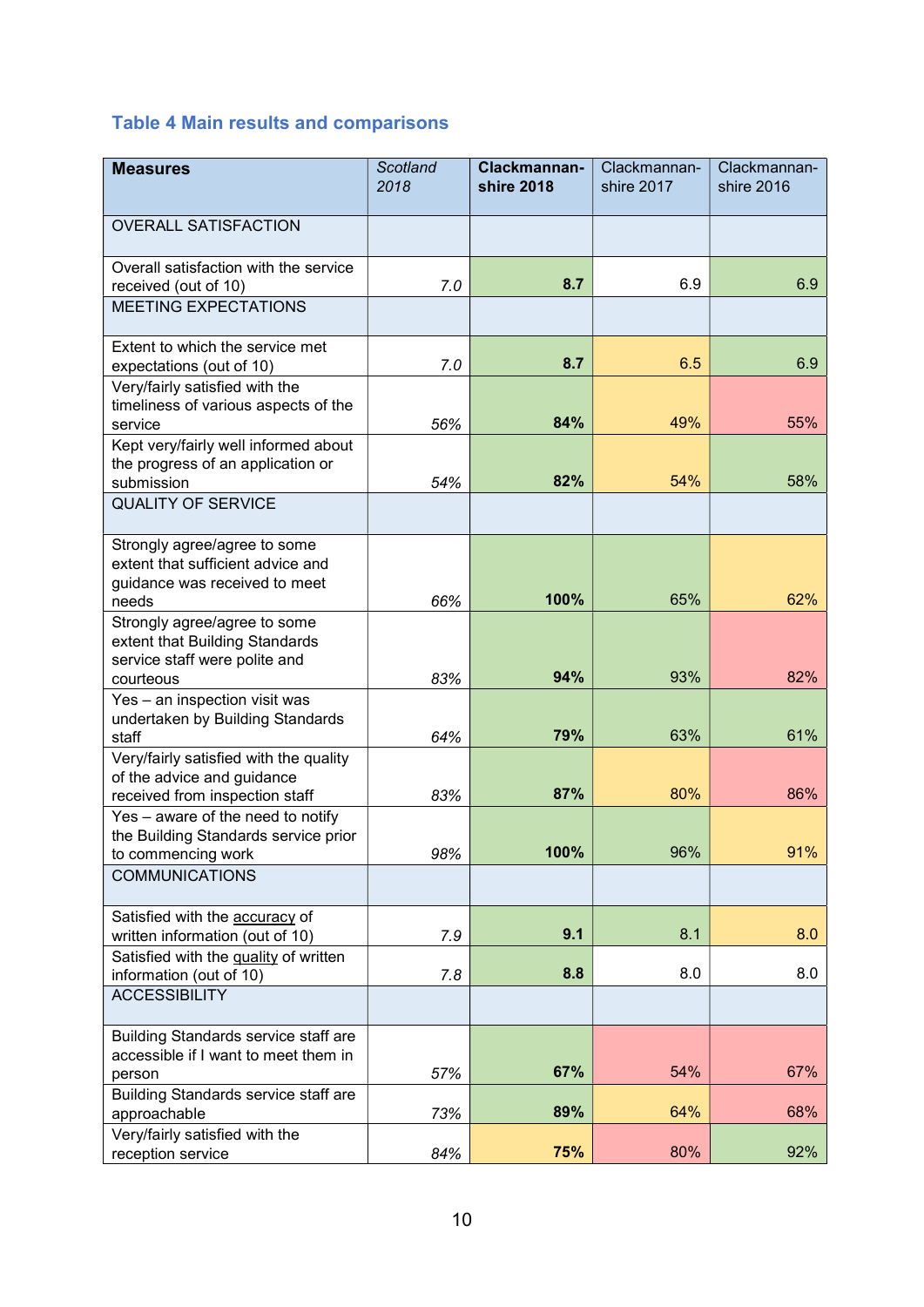This section sets out the profile of survey respondents for Clackmannanshire based on specific criteria.

## Figure 1 Customer type





## Figure 2 Use of an agent (direct applicants/submitters only)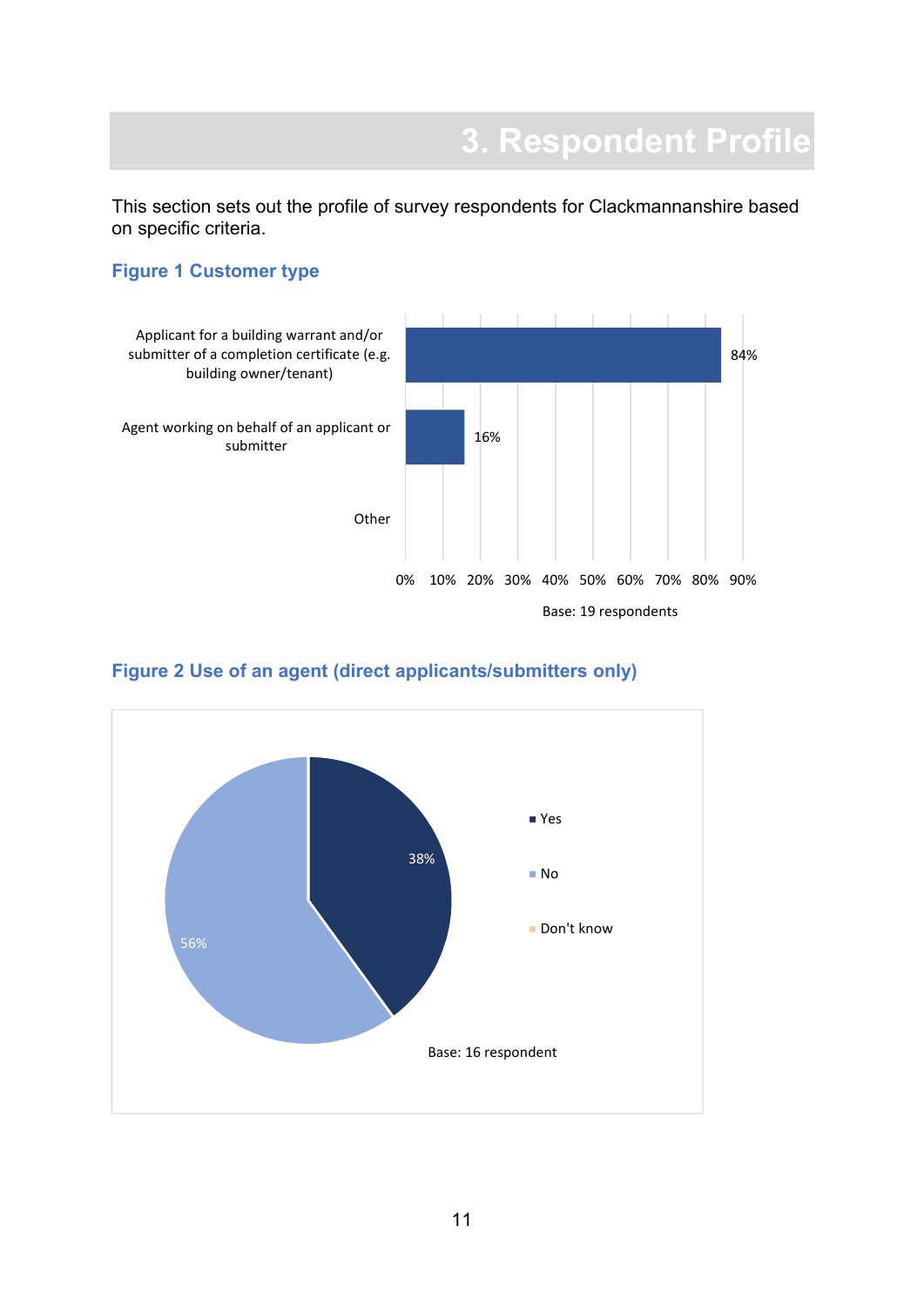## Figure 3 Customer type by category of application



Domestic property applicants only

Non-domestic property applicants only

Domestic and non-domestic property applicants

#### Figure 4 Categories of building work

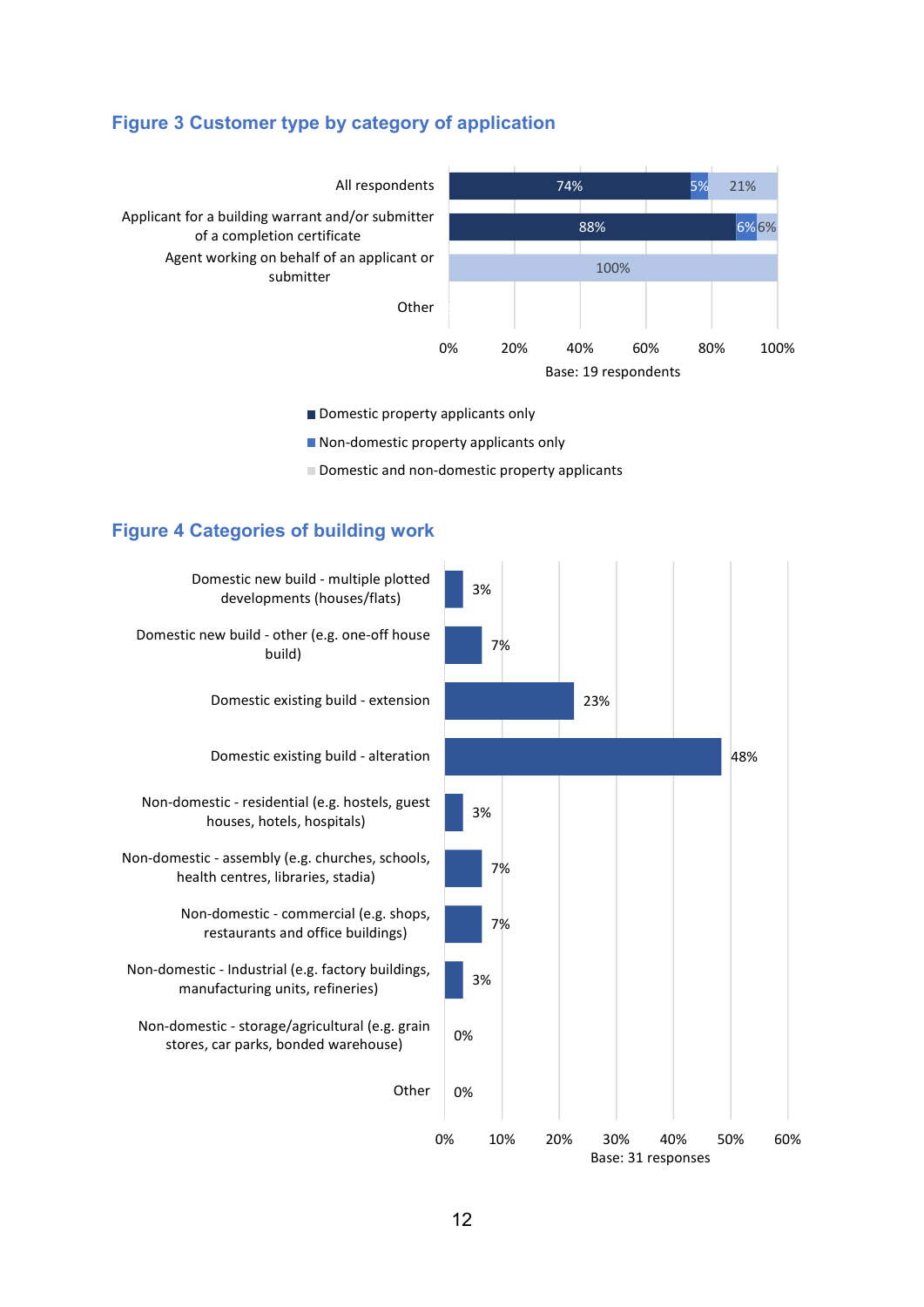## Figure 5 Reasons for making contact with the Building Standards service



Base: 34 responses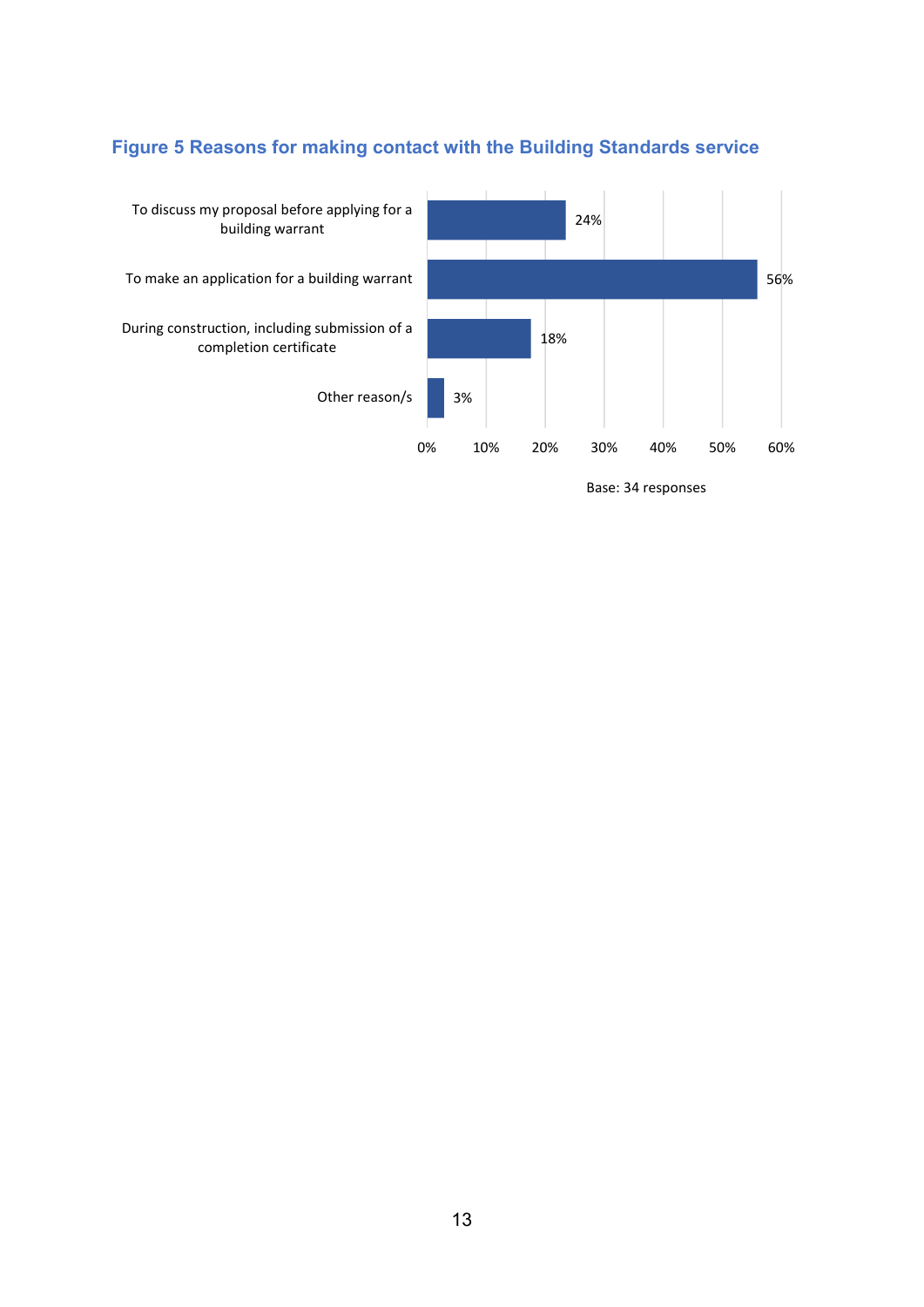## 2018 Customer Satisfaction Survey for Building Standards Please tell us what you think

#### Introduction

The Scottish Government (Building Standards Division) would like to obtain your views and feedback about the local authority Building Standards service in Scotland. This is a national survey that is being administered separately to customer feedback questionnaires issued by individual local authorities.

As a Building Standards customer since April 2017, we would like to hear about the quality of service you have received, for example when applying for a building warrant and/or submitting a completion certificate. We are interested in your views on the customer service you have experienced as opposed to the actual decision made in response to an application.

#### How to complete the survey

You will be asked to identify which local authority your feedback relates to. If you have been a customer of more than one local authority and would like to provide additional feedback, please complete a separate survey.

The survey should take approximately 10 minutes to complete (this may take a little longer depending on how much feedback you wish to give). Please note, the final question asks you for any additional comments or feedback not covered by the previous questions.

As you progress through the survey, you will only be presented with those questions that are relevant to you. If you are unable to answer any questions, or if you feel they are not applicable, please leave them blank.

#### **Reassurance**

Pye Tait Consulting is carrying out this survey independently on behalf of the Scottish Government and all 32 local authorities in Scotland.

The findings from the survey will be treated confidentially and reported anonymously by Pye Tait Consulting under the Data Protection Act 1988 and the Market Research Society (MRS) Code of Conduct.

If you have any queries, please contact Mark Tyler at Pye Tait Consulting via m.tyler@pyetait.com or by telephoning 01423 509433

Thank you for taking the time to complete this online survey.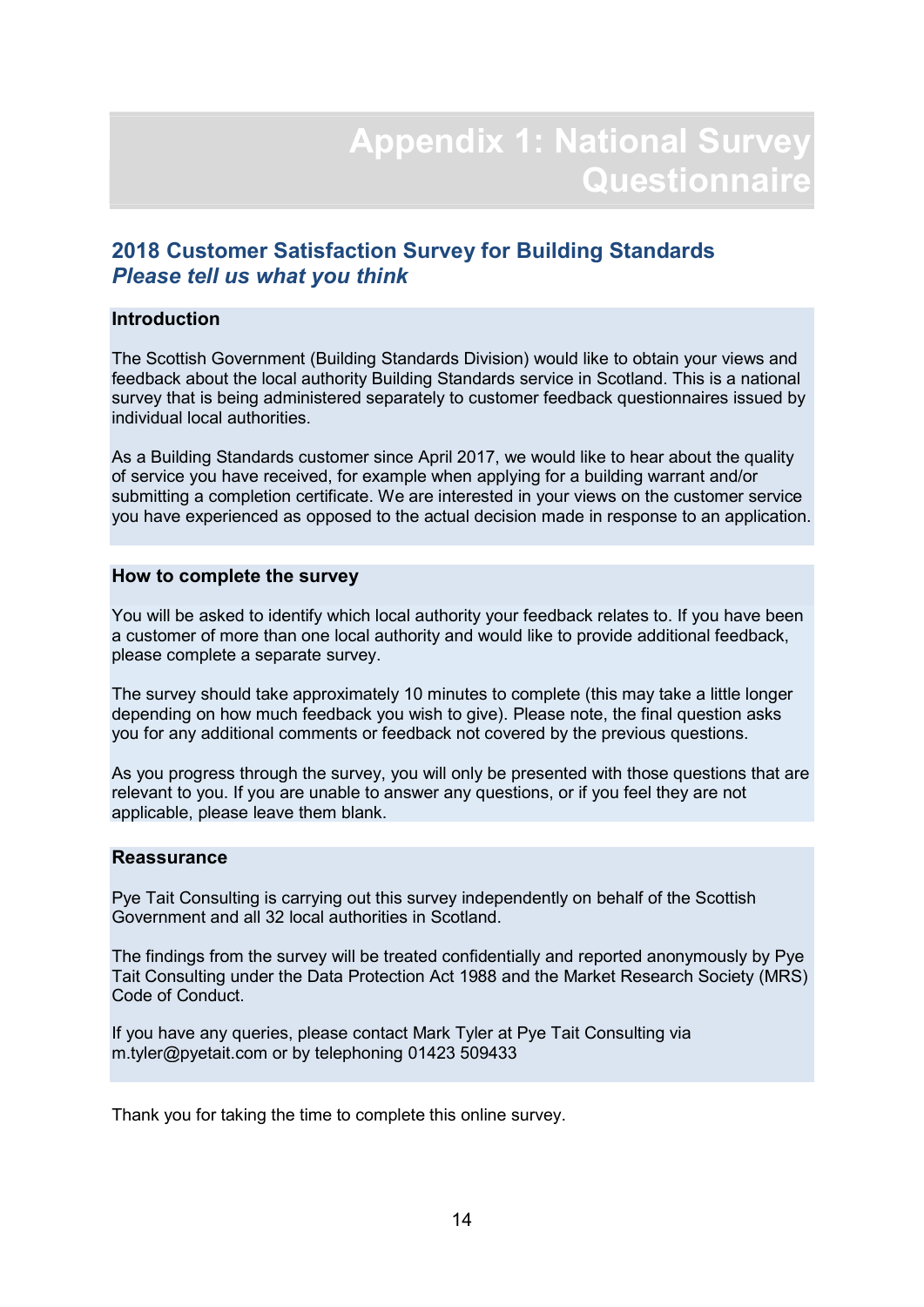## PART 1: About you and your application

Q1. Which ONE of the following local authorities are you responding about in this survey? (Please tick the appropriate box and complete a separate survey for any other local authorities of which you have been a customer since April 2017).

| Aberdeen                            | Highland                   |
|-------------------------------------|----------------------------|
| Aberdeenshire                       | Inverclyde                 |
| Angus                               | Midlothian                 |
| Argyll and Bute                     | Moray                      |
| City of Edinburgh                   | North Ayrshire             |
| Clackmannanshire                    | North Lanarkshire          |
| <b>Comhairle Nan Eilean</b><br>Siar | Orkney                     |
| <b>Dumfries and Galloway</b>        | <b>Perth and Kinross</b>   |
| <b>Dundee</b>                       | Renfrewshire               |
| East Ayrshire                       | <b>Scottish Borders</b>    |
| <b>East Dunbartonshire</b>          | Shetland                   |
| East Lothian                        | South Ayrshire             |
| <b>East Renfrewshire</b>            | South Lanarkshire          |
| <b>Falkirk</b>                      | Stirling                   |
| Fife                                | <b>West Dunbartonshire</b> |
| Glasgow                             | <b>West Lothian</b>        |

Q2. In what capacity have you been a customer of the Building Standards service? [Tick one only]

| Applicant for a building warrant and/or submitter of a completion certificate<br>(e.g. building owner/tenant) |
|---------------------------------------------------------------------------------------------------------------|
| Agent working on behalf of another applicant/submitter                                                        |
| BOTH of the above, i.e. direct applicant/submitter AND agent                                                  |
| Other                                                                                                         |

If 'Other' – please specify:  $\sqrt{\frac{2}{n}}$ 

Q3. [Only asked if Option 1 selected to Q2] Did you use an agent to act on your behalf as part of the application process?

| 'es<br>    |
|------------|
| No         |
| Don't know |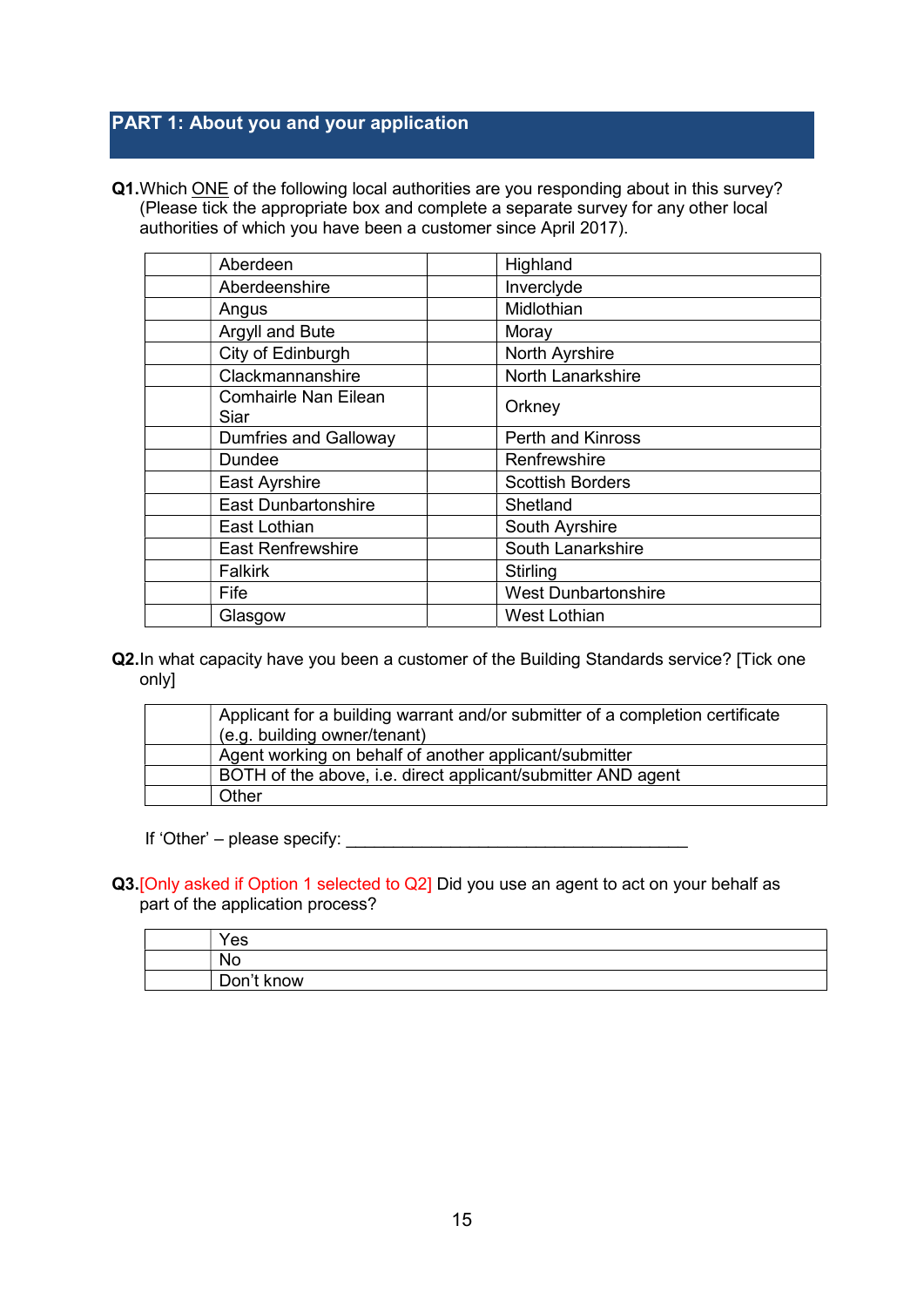Q4. For which of the following reasons did you make contact with your local authority Building Standards service? [Tick all that apply]

| To discuss your proposal before applying for a building warrant       |
|-----------------------------------------------------------------------|
| To make an application for a building warrant                         |
| During construction, including submission of a completion certificate |
| Other reason/s                                                        |

If 'Other' – please specify:  $\blacksquare$ 

Q5. For which of the following categories of work have you submitted an application? [Tick all that apply]

| Domestic new build – multiple plotted developments (houses/flats)           |
|-----------------------------------------------------------------------------|
| Domestic new build - other (e.g. one-off house build)                       |
| Domestic existing build - extension                                         |
| Domestic existing build - alteration                                        |
| Non-domestic - residential (e.g. hostels, guest houses, hotels, hospitals)  |
| Non-domestic – assembly (e.g. churches, schools, health centres, libraries, |
| stadia)                                                                     |
| Non-domestic – commercial (e.g. shops, restaurants and office buildings)    |
| Non-domestic - Industrial (e.g. factory buildings, manufacturing units,     |
| refineries)                                                                 |
| Non-domestic - storage/agricultural (e.g. grain stores, car parks, bonded   |
| warehouse)                                                                  |
|                                                                             |

If 'Other' – please specify: \_\_\_\_\_\_\_\_\_\_\_\_\_\_\_\_\_\_\_\_\_\_\_\_\_\_\_\_\_\_\_\_\_\_\_\_

## PART 2: Meeting your expectations

Q6. Overall, to what extent did the service you received from the local authority Building Standards service meet your expectations? Please rate on a scale from 1 'not at all' to 10 'completely'?



Q7. Please provide your reasons for this rating: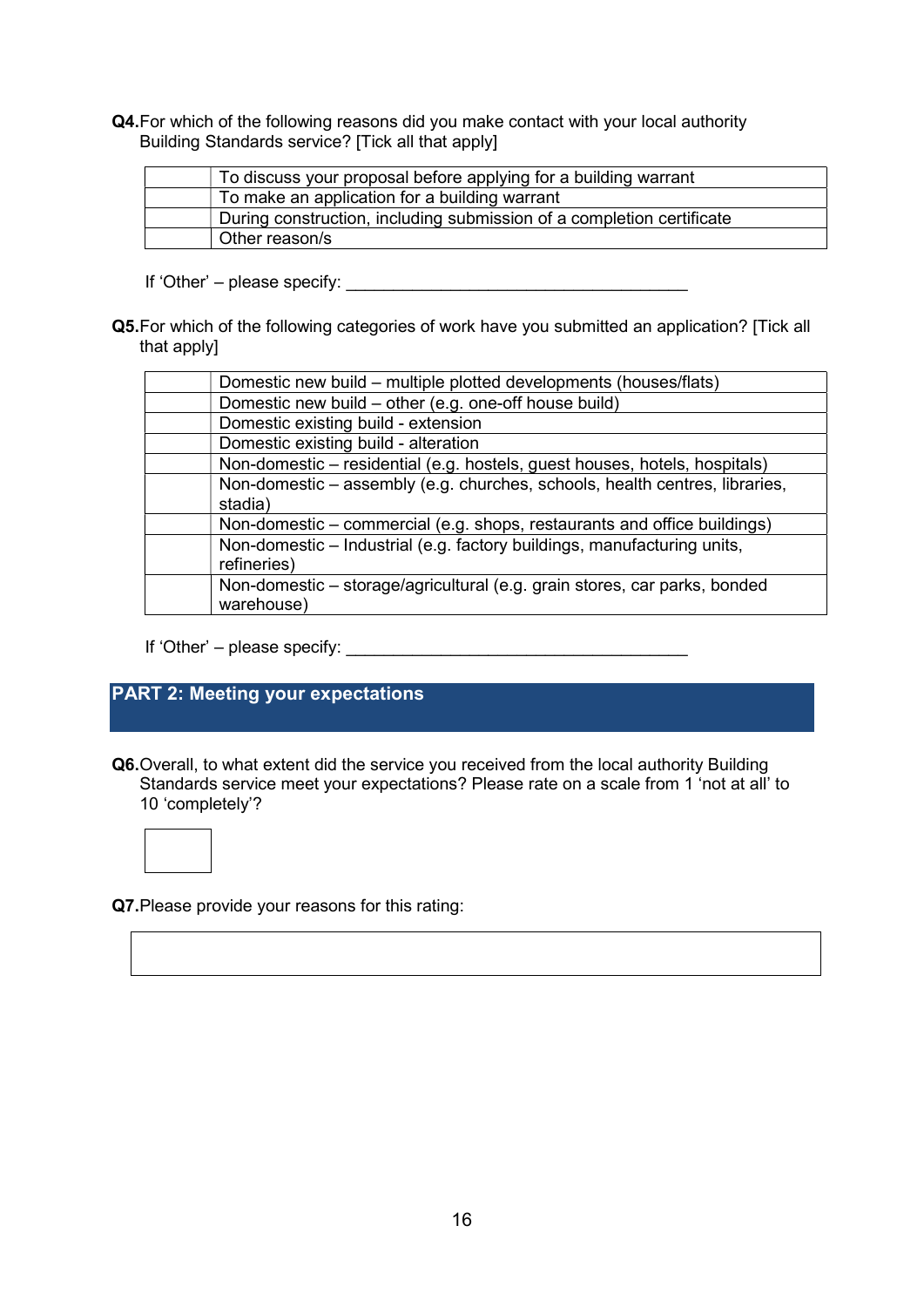## PART 3: Progressing your application

Q8. How satisfied were you with the time taken by the local authority Building Standards service to undertake each of the following? [Leave any statements blank if don't know or not applicable]

|                              | Very<br>satisfied | Fairly<br>satisfied | <b>Neither</b><br>satisfied | Fairly<br>dissatisfied | Very<br>dissatisfied |
|------------------------------|-------------------|---------------------|-----------------------------|------------------------|----------------------|
|                              |                   |                     | nor<br>dissatisfied         |                        |                      |
| Respond to telephone         |                   |                     |                             |                        |                      |
| enquiries                    |                   |                     |                             |                        |                      |
| Respond to written           |                   |                     |                             |                        |                      |
| enquiries                    |                   |                     |                             |                        |                      |
| Issue the first report for a |                   |                     |                             |                        |                      |
| building warrant             |                   |                     |                             |                        |                      |
| application (e.g. detailing  |                   |                     |                             |                        |                      |
| non-compliance or further    |                   |                     |                             |                        |                      |
| information requested)       |                   |                     |                             |                        |                      |
| Process the application      |                   |                     |                             |                        |                      |
| and grant a building         |                   |                     |                             |                        |                      |
| warrant                      |                   |                     |                             |                        |                      |
| Respond to a request for a   |                   |                     |                             |                        |                      |
| site visit                   |                   |                     |                             |                        |                      |
| Accept a completion          |                   |                     |                             |                        |                      |
| certificate                  |                   |                     |                             |                        |                      |

#### Q9. How satisfied are you with the way you were informed about the progress of your application? [Leave blank if don't know or not applicable]

| Very satisfied                     |
|------------------------------------|
| Fairly satisfied                   |
| Neither satisfied nor dissatisfied |
| <b>Fairly dissatisfied</b>         |
| Very dissatisfied                  |

Q10. [Only asked if 'fairly dissatisfied' or 'very dissatisfied' to Q9] What are your reasons?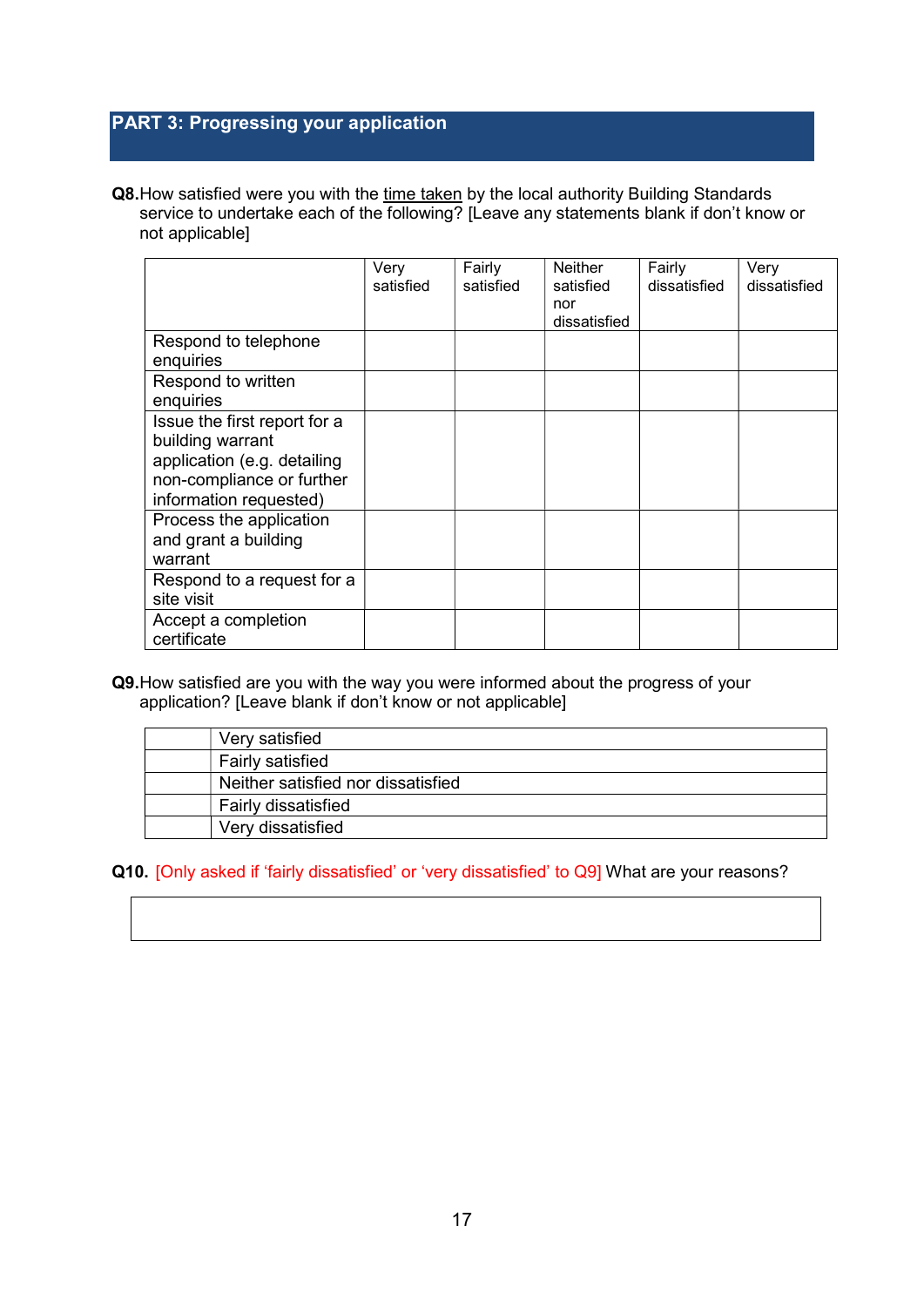## PART 4: Quality of service

Q11. To what extent do you agree or disagree with each of the following statements about the advice and guidance you received from local authority Building Standards service staff? [Leave any statements blank if don't know or not applicable]

|                                                                  | Strongly<br>agree | Agree to<br>some<br>extent | Neither<br>agree nor<br>disagree | <b>Disagree</b><br>to some<br>extent | Strongly<br>disagree |
|------------------------------------------------------------------|-------------------|----------------------------|----------------------------------|--------------------------------------|----------------------|
| I received sufficient advice<br>and guidance to meet my<br>needs |                   |                            |                                  |                                      |                      |
| The advice and guidance I<br>received was consistent             |                   |                            |                                  |                                      |                      |
| The advice and guidance I<br>received was helpful                |                   |                            |                                  |                                      |                      |

Q12. To what extent do you agree or disagree with each of the following statements about the quality of service received from Building Standards service staff? [Leave any statements blank if don't know or not applicable]

|                                                             | Strongly<br>agree | Agree to<br>some<br>extent | <b>Neither</b><br>agree nor<br>disagree | Disagree<br>to some<br>extent | Strongly<br>disagree |
|-------------------------------------------------------------|-------------------|----------------------------|-----------------------------------------|-------------------------------|----------------------|
| Staff were polite and<br>courteous                          |                   |                            |                                         |                               |                      |
| Staff were helpful                                          |                   |                            |                                         |                               |                      |
| Staff were efficient                                        |                   |                            |                                         |                               |                      |
| Staff were knowledgeable                                    |                   |                            |                                         |                               |                      |
| I felt as though someone<br>took ownership of my<br>enquiry |                   |                            |                                         |                               |                      |
| Any problems that arose<br>were adequately resolved         |                   |                            |                                         |                               |                      |
| I felt valued as a customer                                 |                   |                            |                                         |                               |                      |

Q13. [Only asked if 'Strongly Agree' to any of Q11 A to C or Q12 A to G] You have stated STRONGLY AGREE to at least one of the above statements with respect to the advice, guidance and quality of service you have received. Please can you explain what was particularly good?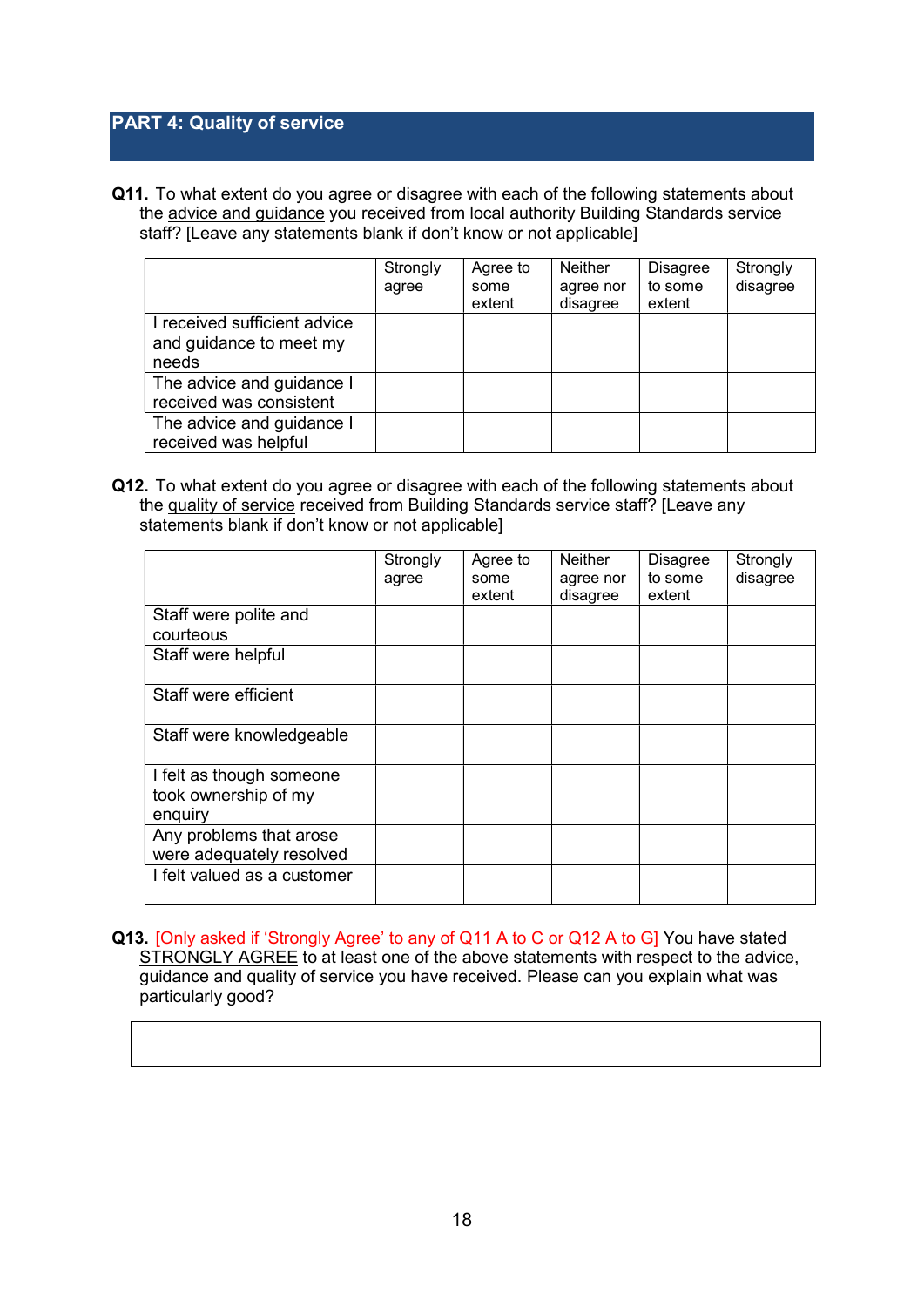- Q14. [Only asked if 'Strongly Disagree' to any of Q11 A to C or Q12 A to G] You have stated STRONGLY DISAGREE to at least one of the above statements with respect to the advice, guidance and quality of service you have received. Please can you explain your reasons?
- Q15. Are you aware of the need to notify the Building Standards service before warrantable work commences?

Q16. Are you aware of the new Construction Compliance Notification Plan (CCNP) which is issued by the local authority at the same time as the building warrant is granted?

| Yes - aware but not familiar |
|------------------------------|
| Yes – aware and familiar     |
| ⊥ No – not aware             |

Q17. Did you have an inspection visit by Building Standards service staff?

| Yes        | Route to Q18    |
|------------|-----------------|
| No         | Route to Part 5 |
| Don't know | Route to Part 5 |

Q18. How satisfied were you with each of the following aspects of the inspection visit? [Leave any statements blank if don't know or not applicable]

|                                                                             | Very<br>satisfied | Fairly<br>satisfied | <b>Neither</b><br>satisfied<br>nor<br>dissatisfied | Fairly<br>dissatisfied | Very<br>dissatisfied |
|-----------------------------------------------------------------------------|-------------------|---------------------|----------------------------------------------------|------------------------|----------------------|
| Flexibility of dates and<br>times to meet my needs                          |                   |                     |                                                    |                        |                      |
| Professionalism of the<br>inspection staff                                  |                   |                     |                                                    |                        |                      |
| Quality of the advice and<br>guidance received from the<br>inspection staff |                   |                     |                                                    |                        |                      |
| Your understanding of the<br>next steps following the<br>inspection         |                   |                     |                                                    |                        |                      |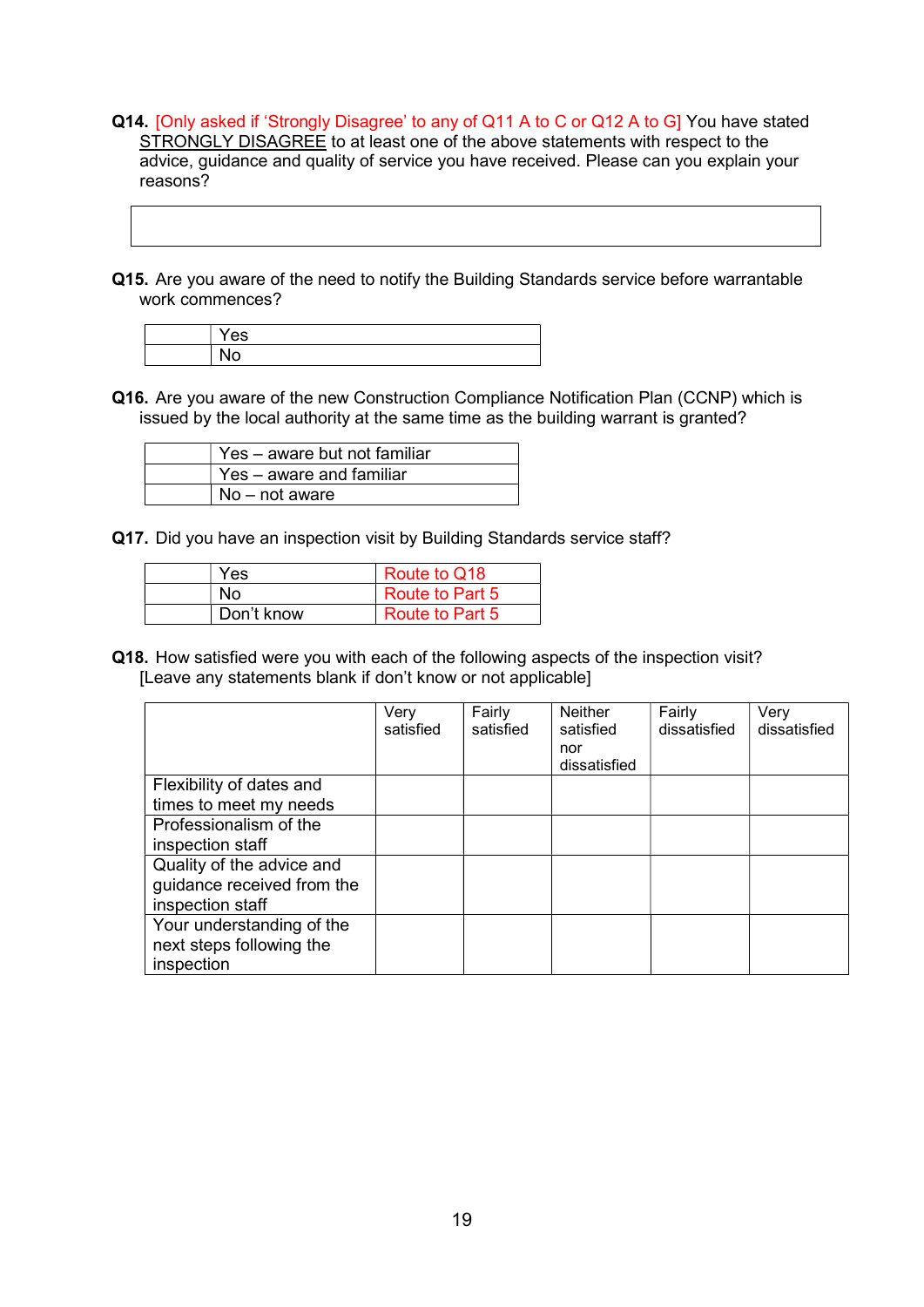## PART 5: Communications

Q19. In which of the following ways did you interact with the local authority Building Standards service? [Tick all that apply]

| Email                                     |
|-------------------------------------------|
| Telephone                                 |
| Letter                                    |
| On-site visit                             |
| At the Building Standards service offices |
| )ther                                     |

If 'Other' – please specify:

Q20. On a scale from 1'very poor' to 10 'very good' - how would you rate each of the following aspects of the local authority's written information and documentation:

|                         | 1, 2, 3, 4, 5, 6, 7, 8, 9, 10 |
|-------------------------|-------------------------------|
| Accuracy                |                               |
| Quality                 |                               |
| Helpfulness             |                               |
| Layout and presentation |                               |
| Use of plain English    |                               |

Q21. Have you visited the Building Standards section of the local authority's website?



Q22. How satisfied are you with each of the following forms of electronic communication made available by the local authority Building Standards service? [Leave any statements blank if don't know or not applicable]

|                  | Very<br>satisfied | Fairly<br>satisfied | Neither<br>satisfied<br>nor | Fairly<br>dissatisfied | Very<br>dissatisfied |
|------------------|-------------------|---------------------|-----------------------------|------------------------|----------------------|
|                  |                   |                     | dissatisfied                |                        |                      |
| Website          |                   |                     |                             |                        |                      |
| Email            |                   |                     |                             |                        |                      |
| SMS/text message |                   |                     |                             |                        |                      |
| e-newsletter     |                   |                     |                             |                        |                      |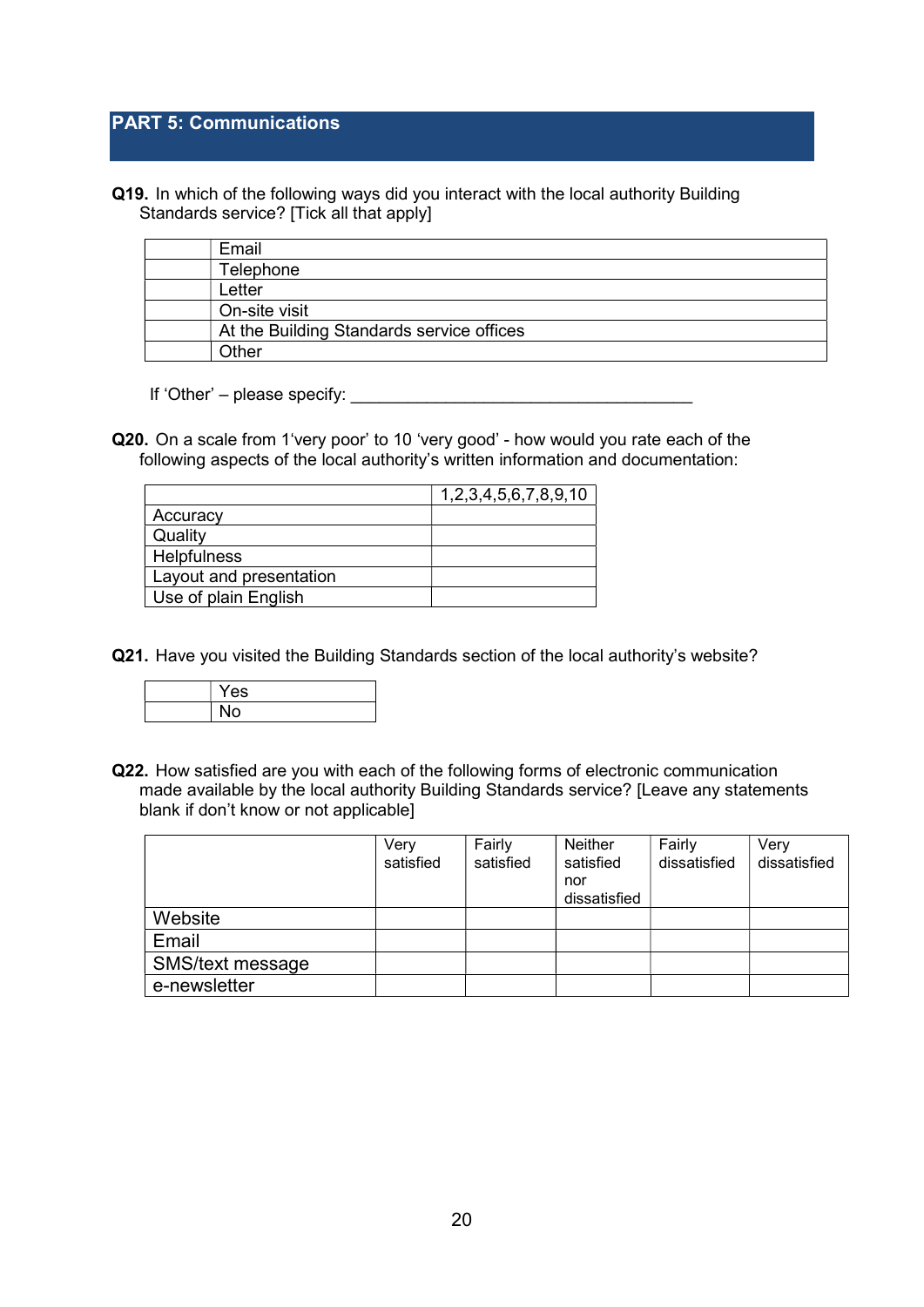- Q23. [Only asked if 'fairly dissatisfied' or 'very dissatisfied' to any of Q22 A to D] You stated FAIRLY DISSATISFIED or VERY DISSATISFIED to at least one of the options in the last question about electronic communication. What are your reasons?
- Q24. Generally, in what ways (if any) do you think the local authority Building Standards service could improve its communications?

## PART 6: Accessibility

Q25. How easy was it to make contact with the local authority Building Standards service via each of the following methods? Please rate on a scale from 1 'very difficult' to 10 'very easy'

|            | 1,2,3,4,5,6,7,8,9,10 |
|------------|----------------------|
| In general |                      |
| By phone   |                      |
| By email   |                      |
| In person  |                      |

- Q26. Please provide reasons for your ratings:
- Q27. To what extent do you agree or disagree with the following statements in relation to the local authority Building Standards service? [Leave any statements blank if don't know or not applicable]

|                                                                                                    | Strongly<br>agree | Tend to<br>agree | <b>Neither</b><br>agree nor<br>disagree | Tend to<br>disagree | Strongly<br>disagree |
|----------------------------------------------------------------------------------------------------|-------------------|------------------|-----------------------------------------|---------------------|----------------------|
| <b>Building Standards service</b><br>staff are accessible if I want<br>to meet with them in person |                   |                  |                                         |                     |                      |
| <b>Building Standards service</b><br>staff are approachable                                        |                   |                  |                                         |                     |                      |

Q28. Did you visit the offices of the local authority Building Standards service?

| <b>Yes</b> | Route to Q29 |
|------------|--------------|
| No         | Route to Q30 |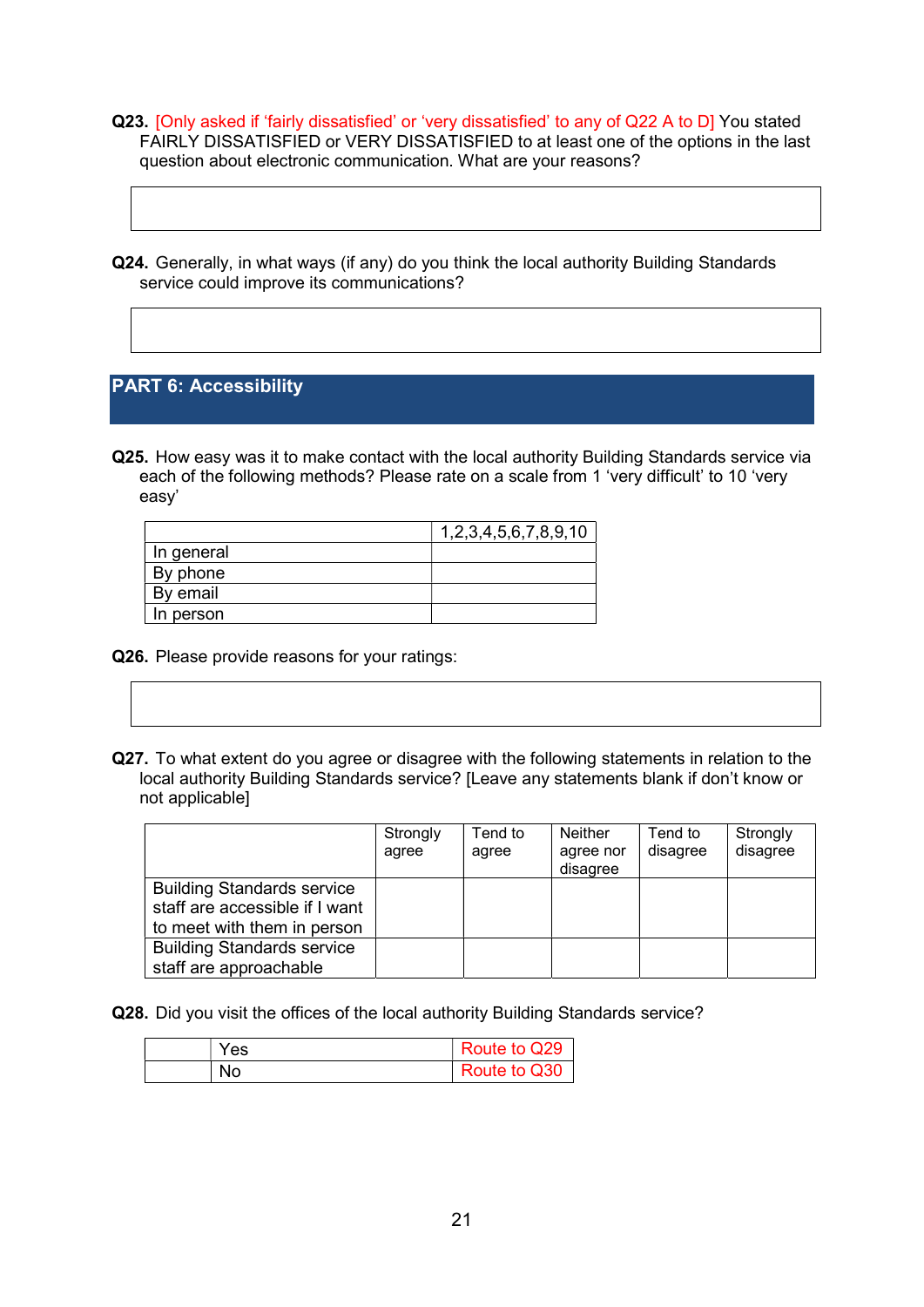Q29. How satisfied are you with each of the following aspects of the Building Standards service offices? [Leave any statements blank if don't know or not applicable]

|                          | Verv<br>satisfied | Fairly<br>satisfied | Neither<br>satisfied<br>nor<br>dissatisfied | Fairly<br>dissatisfied | Verv<br>dissatisfied |
|--------------------------|-------------------|---------------------|---------------------------------------------|------------------------|----------------------|
| <b>Reception service</b> |                   |                     |                                             |                        |                      |
| Waiting time             |                   |                     |                                             |                        |                      |
| Privacy for discussions  |                   |                     |                                             |                        |                      |

## PART 7: Overall satisfaction and final comments

Q30. Overall, how would you rate your satisfaction with the Building Standards service? Please rate on a scale from 1 'not at all satisfied' to 10 'completely satisfied'



Q31. Your views are important and the local authority would like the opportunity to contact you to discuss your feedback further. In order to do so, we require your consent to share your individual responses with them, along with your contact details. Are you happy for us to do so?

| Yes                             | Route to Q32 |
|---------------------------------|--------------|
| No – I wish to remain anonymous | Route to Q35 |

Q32. [Only asked if Yes to Q31] Please provide your contact name:

Q33. [Only asked if Yes to Q31] Please provide your email address:

Q34. [Only asked if Yes to Q31] Please provide your contact telephone number:

Q35. Finally, do you have any final comments about how you believe the local authority Building Standards service could be improved in the future?